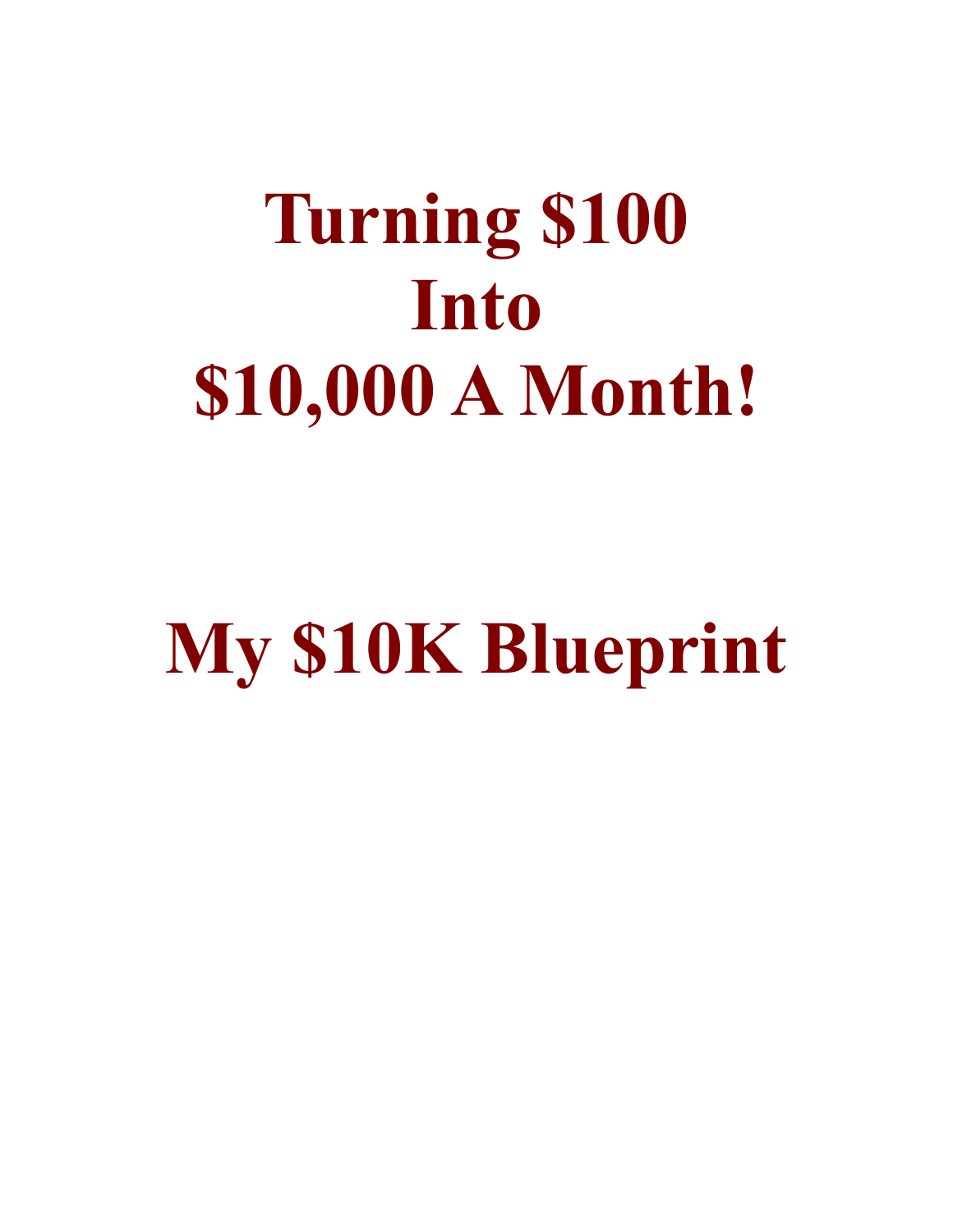In the past I built more than 200 houses.

Every single one of them, I followed a blueprint. I knew what the house would look like before I started.

Owning a home business can be exactly the same.

I have a blueprint that can make you rich, if you are willing to follow it.

Every plan needs a money site and traffic to that site for it to work.

Just like not every house is the same, neither is every home business the same.

My plan is very simple. It has one money site and several traffic sites, which also will make you money.

The money site is called Healthy NU Living. Go here and join for free:

#### <https://healthynuliving.com/?health51>

HealthyNuLiving represents a 'New Beginning' for the Affiliate Marketer who wants to take his or her current business to the highest level.

It does not matter what opportunity you are involved with, you will always need two things:

1) Effective, easy-to-use business-building Tools, Systems and Training and...

# 2) CASHFLOW...you need a steady cash flow to effectively reach the best prospects for your business

As part of the FOUNDATION of what will be an amazing adventure, we have the rare opportunity NOW to build not one but two income sources like no other ever seen before. This is where you want to be before the masses discover what you've just found.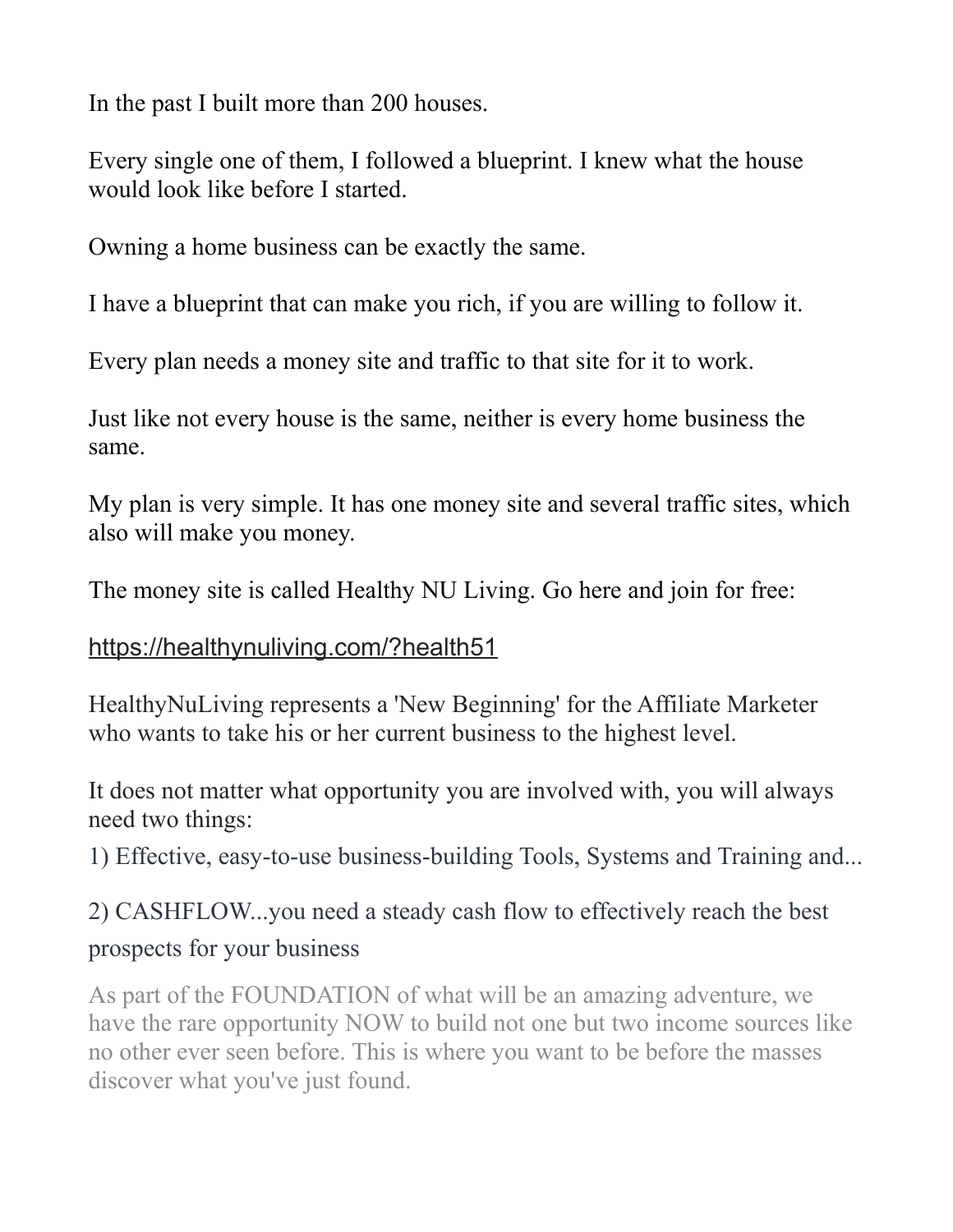## How It Works?

Join HealthyNuLiving Today! Come inside and we'll show you Exactly what we are doing to create Success and Income with our system. We have Everything You need to Get Started TODAY!

### Get Started

Becoming a member is FREE! Your FREE Membership entitles you to purchase products at discounted prices.

### Become an Affiliate

Become an Affiliate and let us Help YOU create True Residual Income? Plus receive a monthly DISCOUNT for any of our products.

# Share With Others

We provide tools, websites, splash pages, coop ads and training to help you develop the skills to become successful.

# Celebrate Success

You are now in a position to achieve an exciting level of success that most people can only dream about.

It does cost \$39.95 to be an affiliate, but at \$15.00 for each referral, you will be making a profit in no time. Check out the pay plan. It can make you a lot of money.

Now that we have the money site, we need to start sending traffic.

Our first traffic site is owning your own ad board. Check it out here:

[http://seeking77.ozimages.hop.clickbank.net](http://seeking77.ozimages.hop.clickbank.net/)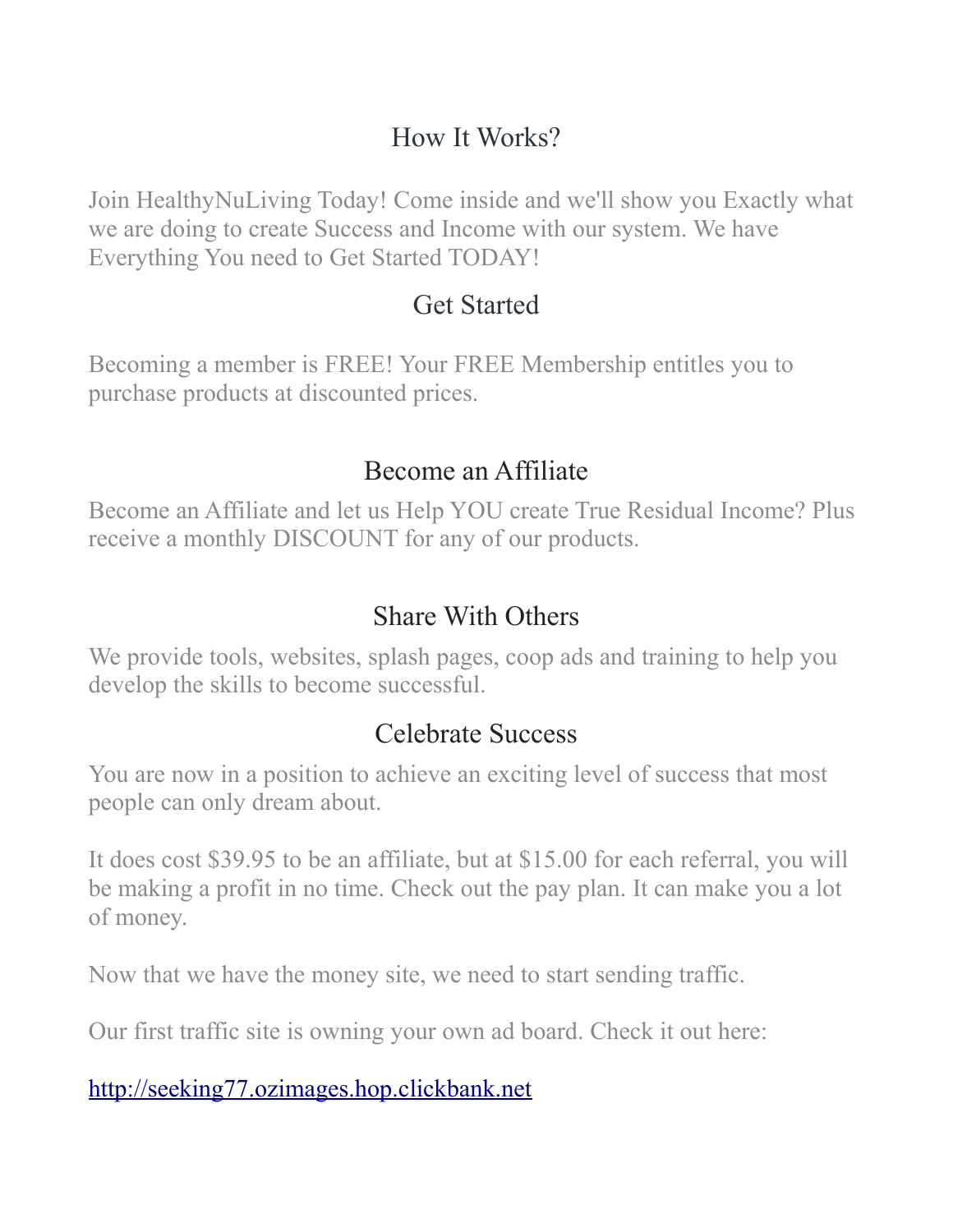For \$14 a month you can have one adboard. For \$27 a month you can have three. I just have one for now. Check out my adboard to see what it is like.

#### <https://adcardz.com/rccsfreeadboard/>

Before you decide to own your own adboard, you can put as many free ads on my adboard to see if it is what you want.

The next traffic site is LeadsLeap. Check it out here:

#### <https://leadsleap.com/?r=health51>

To take advantage of all LeadsLeap has to offer you need to be a pro member. If you upgrade right away you can get your membership for only \$19.90 a month, instead of \$27. You get 50% commission on pro members, so your membership is paid for with two paying referrals.

Pro members get 10 ads, so what I am doing is making an ad for each ad I have on my adboard. That should bring lots of traffic to my money site and each of my traffic sites.

For training on LeadsLeap and help getting paid referrals, check out Leads Leap Profits:

#### <https://llpgpro.com/17f647pk>

One more way to get people to join LeadsLeap:

#### <https://llpgpro.com/cnhpx9gx>

I have two more traffic sites that are very similar. One is called Click Engine and the other is called Clicks Train. They both cost \$4.90 a month for buyer traffic for one url. A one time offer of just under \$15 will get you a lifetime of traffic for a second url.

Check the out here: